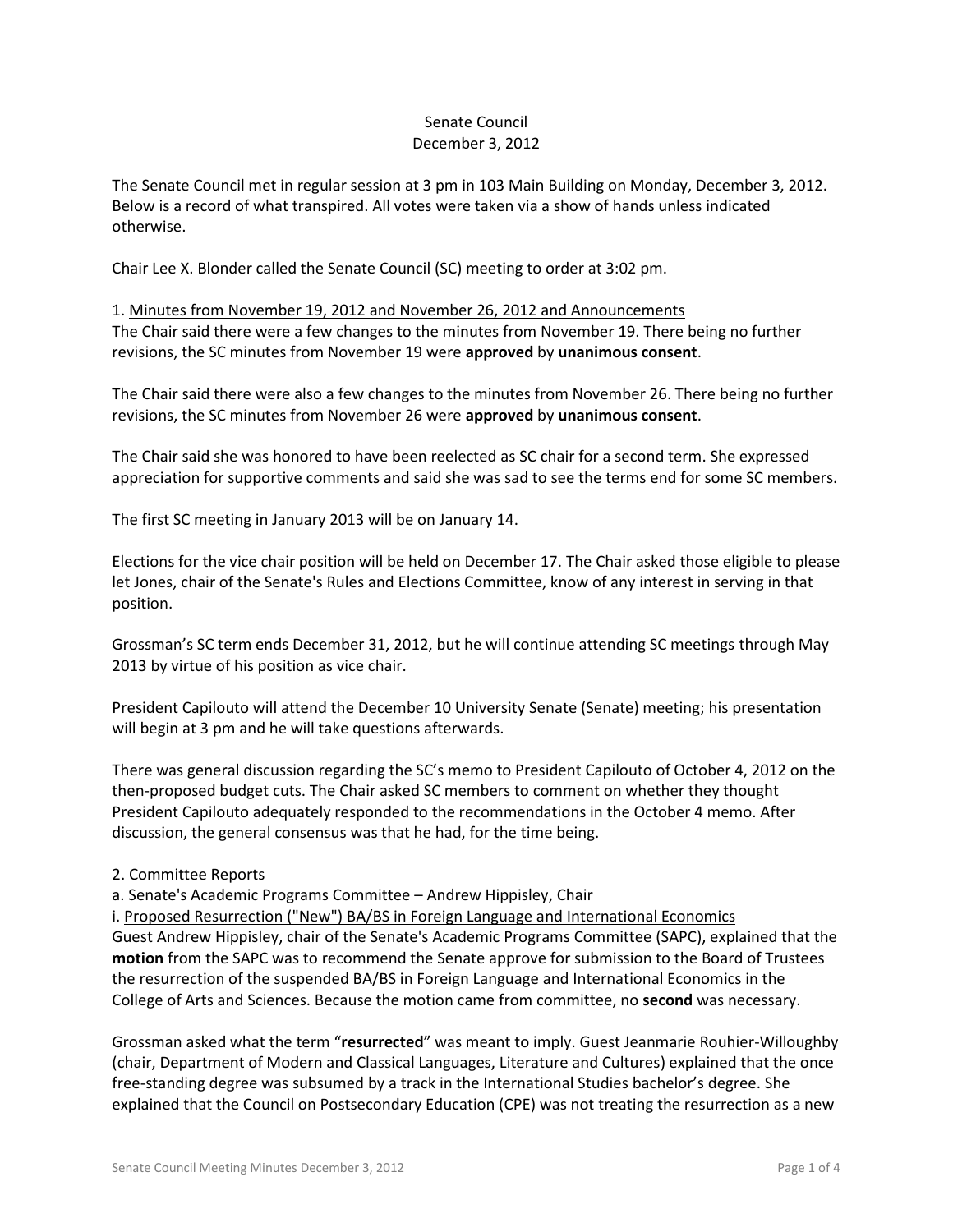program. There were additional questions from SC members, including whether the program was suspended or deleted and who will serve as the faculty of record to make decisions about the program. Guest Anna Bosch (associate dean for undergraduate programs, College o f Arts and Sciences) added that the CPE had been in constant communication with Graduate School Dean Jeannine Blackwell (and former Associate Provost for Academic Administration) about the proposal.

Grossman **moved** that the SC recommend the Senate approve the reactivation of the BA/BS in Foreign Language and International Economics as long as the proposal contains a list of the faculty serving as the faculty of record. Brion **seconded**. There being no further discussion, a **vote** was taken and the motion **passed** with none opposed.

The Chair suggested the SC move to agenda item number six; the other items will be discussed upon arrival of the invited guests.

# 6. Discussion on Provost Search

The Chair informed SC members that the meeting for SC members to offer input into the Provost search will be later in the week. She opened up the floor for comments from SC members. She offered basic search committee and consultant information, as well as the decision to have an open search by the time the number of candidates is down to between two and four. She read off the names of search committee members: Terry Allen; Mike Adams; Rodney Andrews; Kristin Ashford; David Blackwell; Lee Blonder; Mary Chandler Bolin; Charley Carlson; Nancy Cox; Mary Davis; Mary Katherine Kington; Noemi Lugo; Terry Malone; Mary John O'Hair; Mike Reid; and Frank X. Walker.SC members offered opinions about the search process as well as valued characteristics of candidates. SC members also discussed a variety of other, tangential matters.

# 5. Tentative Senate Agenda for December 10, 2012

SC members discussed the proposed tentative Senate agenda for December 10. SC members suggested the item on budget cuts be postponed until the February Senate meeting. A variety of items were rearranged.

Ms. Brothers presented an email request from Heidi Anderson (Institutional Research, Planning and Effectiveness) that the SC review a query from the accreditation report from the SACSCOC (Southern Association on Colleges and Schools Commission on Colleges) regarding residency. Grossman **moved** that the SC submit the request from Anderson (clarification of *Senate Rules 5.4.1*, asterisk interpretation regarding study abroad) to the Senate's Admissions and Academic Standards Committee for prompt discussion with a report to the SC on January 14 or sooner. Wasilkowski **seconded**. A **vote** was taken and the motion **passed** with none opposed.

Swanson clarified that it was normal to have points of noncompliance during a SACSCOC accreditation process. UK was on the low end of number of areas of noncompliance (18 areas of noncompliance); a range of 18 – 35 is generally considered to be good.

Grossman **moved** to approve the tentative Senate agenda for December 10, 2012 as revised. Wasilkowski **seconded**. There being no further discussion on the agenda, a **vote** was taken and the motion **passed** with none opposed.

# 3. Proposed Change to Honors Program - Honors Program Director Ben Withers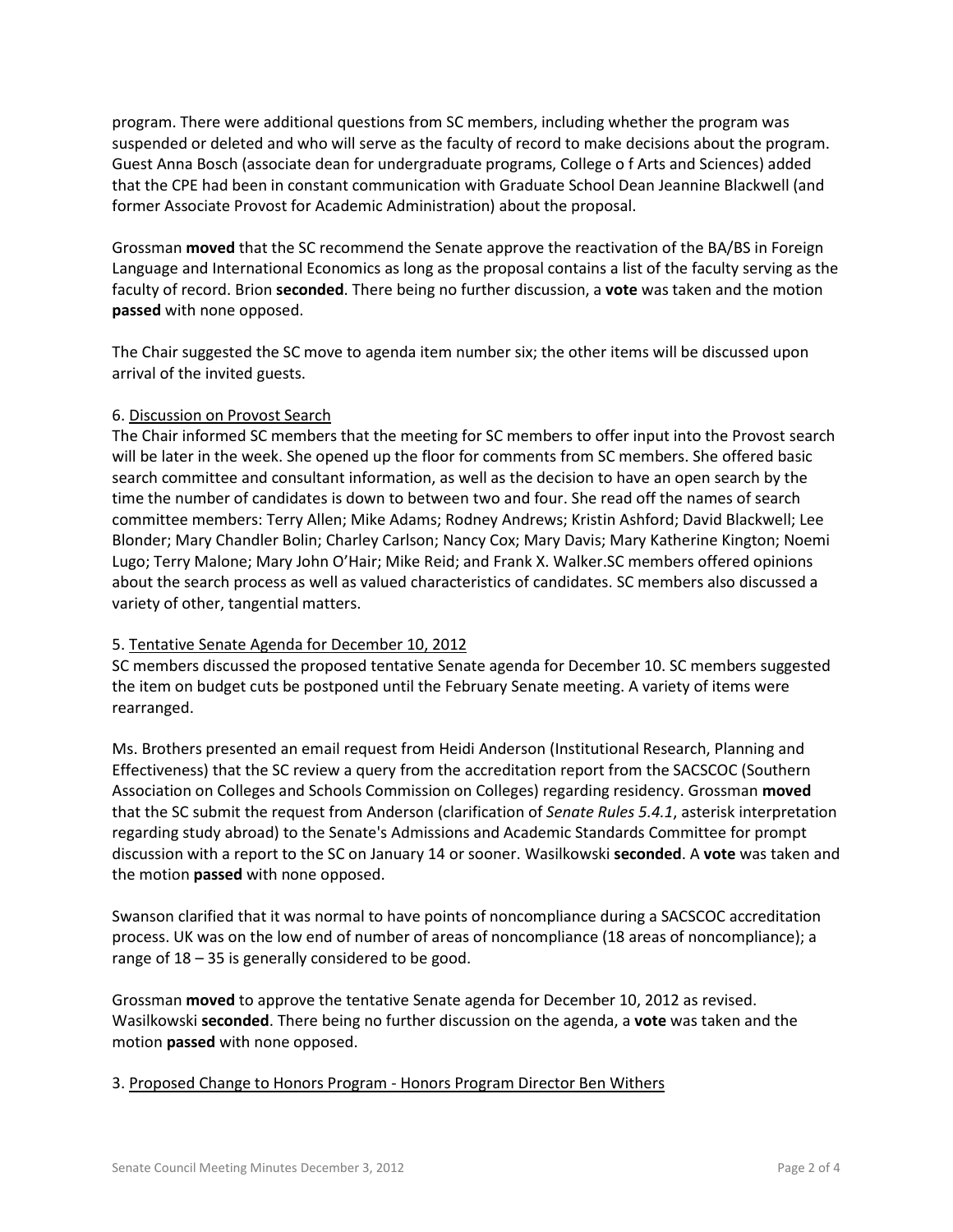Honors Program Director Ben Withers thanked SC members for meeting with him again, in reference to an item he brought before the SC at the beginning of the semester. Guest Withers commented that after the new honors curriculum was created and the faculty of record identified, there was little to no direction regarding what the faculty of record should be doing. He said many individuals worked together to codify a new addition to the *SR* on the duties of the faculty of record. Withers described the highlights of the proposed language. He then answered questions from SC members.

Debski asked for clarification about the action that Withers wanted the SC to take. Withers said the language is to become part of the *SR*. Debski expressed deep concern that the proposed language did not come to the SC from a committee. Withers said that Jones, chair of the Senate's Rules and Elections Committee (SREC), suggested Withers present the proposed language as a report from the Honors Program Committee. It was brand new language, not a revision of existing *SR* language. Debski said that while she did not object to the content per se, but she was not comfortable approving it for inclusion into the *SR* without a recommendation from a Senate committee. Provost's Liaison Greissman commented that the UK Core Committee was formed via a similar process. There was some additional discussion.

Grossman **moved** that the SC recommend to the Senate in February that the document be incorporated into the *Senate Rules* as written, with the correction of adding "existing" to modify "courses" in B.2. [Underline formatting denotes added text.]

"2. Upon the recommendation of the Director of University Honors Program, it shall vote to approve (or not) all sections of existing courses which are proposed by colleges, departments, schools or other units to fulfill the program requirements."

Wasilkowski **seconded** the motion. There was additional discussion.

Debski **offered an amendment** to send a draft version of the SREC for review prior to returning to the SC in time for the SC to add it to the February Senate agenda. Anderson **seconded**. The Chair asked for discussion on the amendment. There was additional discussion about the proposed language and timing of Senate approval. Grossman commented that the only member of the SREC not present was Davy Jones. He thought the language was fine the way it was presented. After additional discussion, a **vote** was taken on the amendment and the motion **failed** with one in favor. The Chair asked SC members to turn their attention back to the main motion.

Grossman **amended** the main motion to place the proposed Honors Program language on the Senate agenda for December, as well as to send the Senate-approved language to the SREC for codification. Wasilkowski **agreed**. There being no additional discussion, a **vote** was taken on the **motion** that the SC recommend to the Senate in December that the document be incorporated into the *Senate Rules* as written, with the correction of adding "existing" to modify "courses" in B.2, and to send the Senateapproved language to the SREC for codification. The motion **passed** with one opposed.

# 4. Foreign Language Requirement

Withers and Associate Provost for International Programs Susan Carvalho explained the matter at hand. Guest Carvalho said the students affected are those who entered in fall 2011 and fall 2012.

There was extensive discussion among those present. Carvalho suggested the UK Core Education Committee review various aspects of the foreign language requirement. Grossman **moved** that the